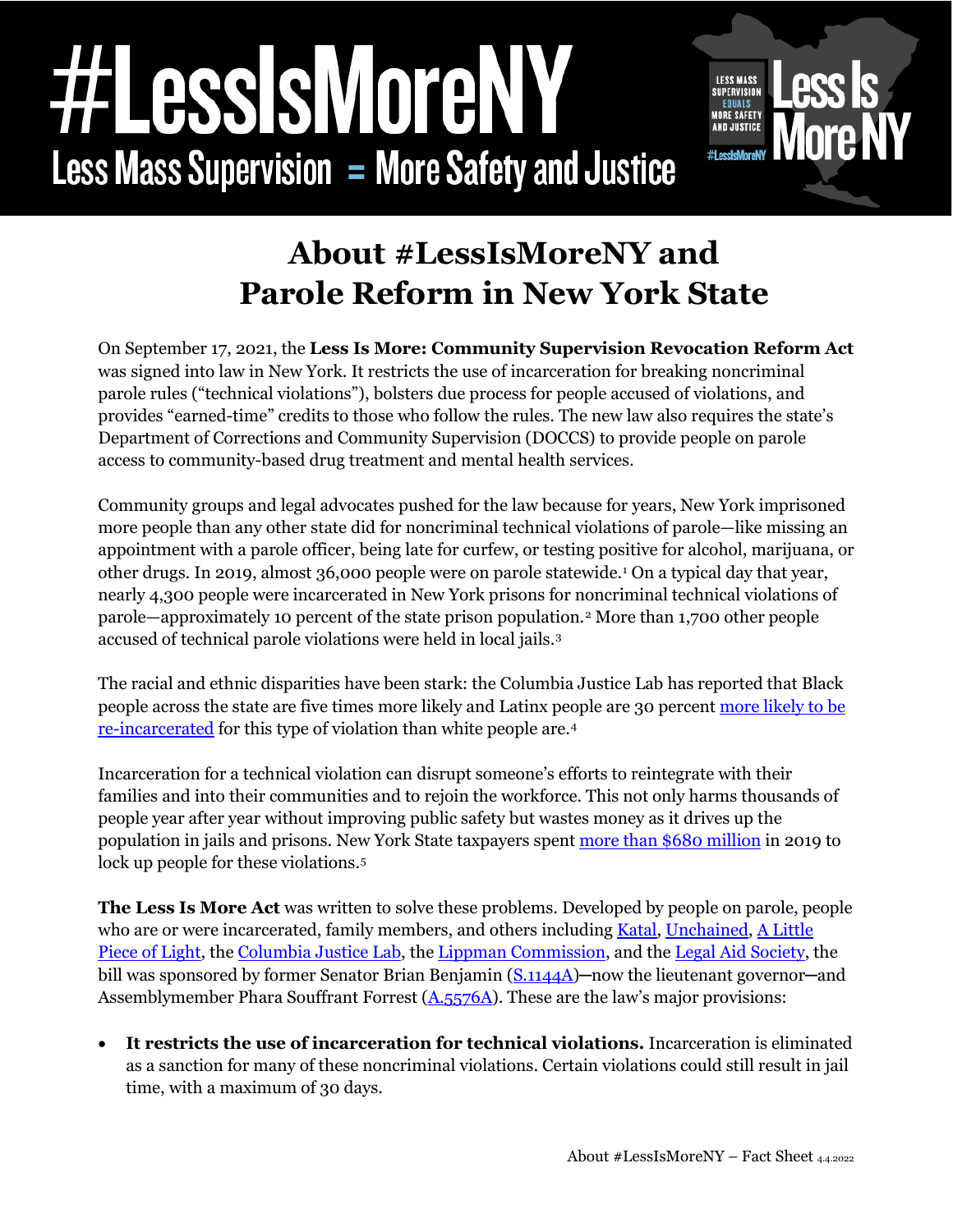- **It eliminates automatic detention.** Instead, people accused of a technical violation remain at liberty after being issued a written notice with a date to appear in court. Someone on parole who is accused of a new criminal offense has a hearing in a local court before being detained and is released on their own recognizance (ROR), unless doing so wouldn't reasonably assure their appearance at future hearings.[6](#page-2-5)
- **It bolsters due process, in part by providing faster hearings.** When someone is accused of violating the conditions of their parole, a hearing is provided within 35 days if they are detained and 55 days if they are not (instead of taking up to 105 days). Hearings take place in courthouses and other community settings rather than in jails, as they had prior to Less Is More. The law establishes increased standards of proof at each stage of the violation process and a guaranteed right to counsel.
- **It provides earned-time credits.** People on parole earn a 30-day reduction in their supervision period for every 30 days in which they do not receive a sustained violation. This "30 for 30" approach gives people an incentive to comply with parole rules.

**These reforms have worked in other states.** After South Carolina made similar reforms, probation and parole revocations associated with technical violations decreased 46 percent and recidivism rates for people under supervision dropped substantially.[7](#page-2-6) Meanwhile, crime rates dropped by at least 20 percent.[8](#page-2-7) Similarly, after Louisiana implemented caps on jail or prison terms for first-time technical violations, the length of incarceration declined by 281 days, and 22 percent fewer people on community supervision were sent back to prison for new crimes.[9](#page-2-8) After Missouri adopted earned-time credits for people on probation and parole, supervision terms decreased by 14 months, the supervised population by 18 percent, and average caseloads by 16 percent, while recidivism rates did not change.[10](#page-2-9)

**New York was spending more than half a billion dollars annually to lock people up for technical violations.** Of the [\\$680 million](https://justicelab.columbia.edu/sites/default/files/content/Cost_Parole_Violations_in_New_York.pdf) it cost the state in 2019 to incarcerate people for noncriminal technical violations of parole, New York City taxpayers spent about \$273 million and the state's other counties spent more than \$91 million.<sup>[11](#page-2-10)</sup> State government spent nearly \$320 million on top of that[.12](#page-2-11) The #LessIsMoreNY coalition calls on Governor Hochul and the state legislature to identify and capture the savings that will result from these reforms—and to reinvest those savings in the communities most harmed by crime and mass incarceration.

## **An unusual coalition won passage of #LessIsMoreNY—and our work isn't done.**

#LessIsMoreNY is a statewide coalition of community groups, service providers, and public safety experts who worked together to develop and pass the #LessIsMoreNY Act. Restricting the use of incarceration for technical parole violations and giving people incentives to comply with parole conditions will support them as they reenter their communities; reduce jail, prison, and supervised populations responsibly; promote safety and justice for families and communities; and save taxpayers money. The coalition is working to implement the new law fully and effectively. The #LessIsMoreNY campaign is led by the **Katal Center** for Equity, Health, and Justice, [Unchained,](https://www.weareunchained.org/) and **A Little Piece of Light**. For more information, visit [www.lessismoreny.org.](https://lessismoreny.org/)

## **For more information and to get involved, please contact:**

- **Upstate New York:** Emily NaPier Singletary, Unchained: [emily@weareunchained.org](mailto:emily@weareunchained.org) 315.243.5135
- **Downstate New York:** Melanie Dominguez, Katal: [melanie@katalcenter.org](mailto:melanie@katalcenter.org) 516.588.0127 Donna Hylton, A Little Piece of Light[: dhylton@alittlepieceoflight.org](mailto:dhylton@alittlepieceoflight.org) • 347.350.5639